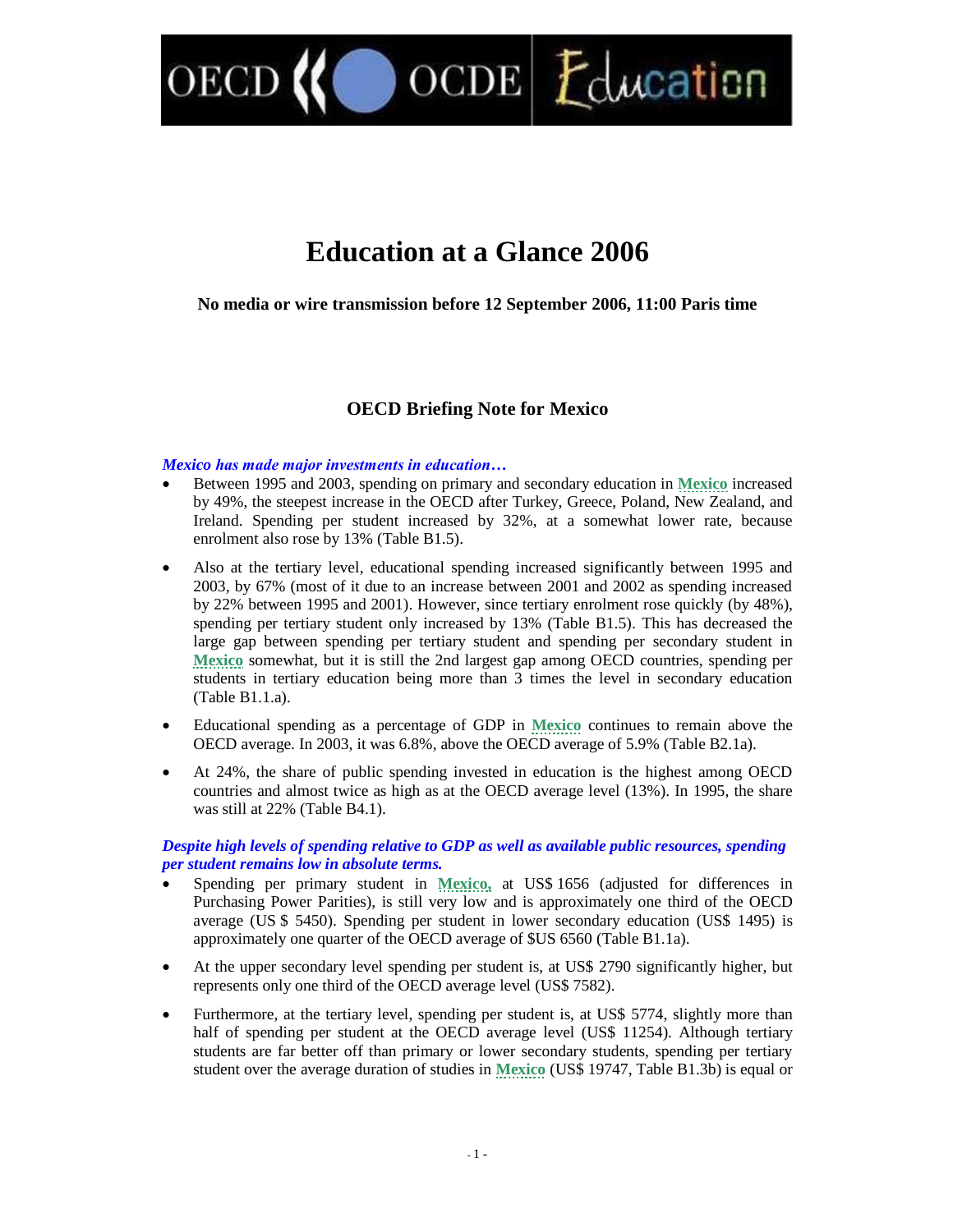

less than what the United States and Switzerland spend per student in a single year, namely US\$ 24074 and US\$ 25900, respectively (Table B1.1c).

## *Most of educational spending is tied up in current spending…*

- Most of educational spending in **Mexico** is tied up in current spending. About 2.8% of spending at primary and secondary levels is for capital spending, leaving little room for improving the educational infrastructure (OECD average 8.2%). The share of capital expenditure has increased at the tertiary level to 5.2% but is still only just over half the OECD average of 10.3% (Table B6.2).
- Moreover, most of current spending at primary and secondary levels goes to the compensation of staff, leaving at the primary level only 6.4% for other current expenditure, such as instructional materials (OECD average 19.8%). Non-salary current expenditure have benefited very little from the significant increases in overall spending on education in recent years (Table B6.3). However, new policy initiatives that were launched recently may well change this balance in the future.

## $...$ *including high teacher salaries...*

- Statutory salaries in **Mexico** are low by absolute standards (little more than half the OECD average) but among the highest in the OECD when compared with GDP per capita. The ratios of salary after 15 years of experience to GDP per capita, for **Mexico** in primary and in lower secondary education at respectively 1.64 and 2.09, are well above the OECD average of 1.30 and 1.32 (Table D3.1). Moreover, since 1996, teachers in **Mexico** have seen the second steepest increase in salaries, with gains for a teacher with 15 years of experience of 34% over the period at the primary level and 40% in lower secondary education (Table D3.3).
- At the primary level, the teaching load of teachers in **Mexico**, 800 statutory hours per year, is slightly below the OECD average of 805 hours (Table D4.1). By contrast, a lower secondary teacher in **Mexico** is required to teach 1047 hours per year, the highest number of statutory teaching hours among OECD countries except the United States (OECD average 704 hours).

## *…leavinglittleroomtoimprovestudent/staffratios…*

 The ratio of students to teaching staff in **Mexico** has increased in pre-primary education to 28 students per teacher, as a result of policies to increase participation and to make this level mandatory in 2002, 13 more than the OECD average. A similar difference exists in primary education. In secondary education in **Mexico**, there are over twice the number of students per teacher compared to the OECD average (Table D2.2). This high ratio is likely to influence the amount of attention devoted to each student as well as the quality of the outcomes. These ratios raise important challenges for teachers, but they also indicate progress in increasing educational participation and thus student numbers.

#### *…or to invest in instructional time or spending on other educational resources.*

 Instructional time for students amounts in **Mexico** to 800 hours per year for students aged 9- 11 years (OECD average of 831 hours) and 1 167 hours for students aged 12-14 years (OECD average of 928 hours) (Table D1.1). Mexico is seeking to address this problem through its reform of secondary schooling.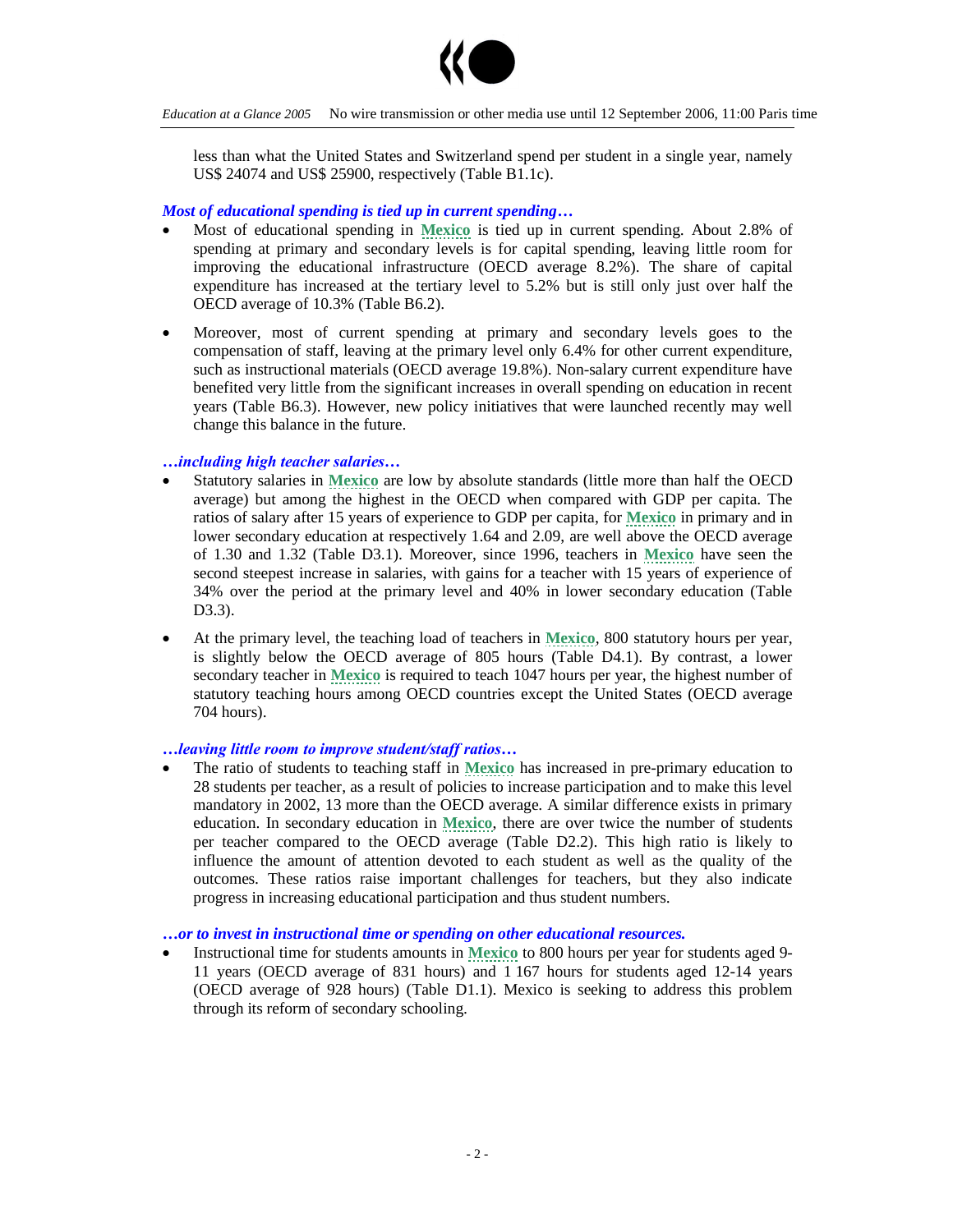

*Education at a Glance 2005* No wire transmission or other media use until 12 September 2006, 11:00 Paris time

## *Mexico has seen limited progress in ensuring that young people leave schools with strong baseline qualifications…*

 Only 25% of 25-34-year-old Mexicans have completed a baseline qualification at the upper secondary level, by far the lowest level among OECD countries, where this level of education is now becoming the norm. More worryingly, there has been much less progress in Mexico in raising educational attainment than in most other countries, such that Mexico has fallen behind in relative terms over past generations, from rank 28 among 45-54-yearolds to rank 29 among 35-44 year-olds to rank 30 among 25-34-year-olds. In contrast, over the same period Korea moved from rank 23 to 1 (Table A1.2a).

### ...and even those who continue up to upper secondary school often show poor results.

 Whereas the great majority of 15-year-old students in OECD countries have achieved at least a basic level of mathematical proficiency (being capable of tasks at PISA level 2), the proportion who lack such sufficient proficiency varies widely: from below 10% in Finland and Korea to above one quarter in Greece or Italy and more than 60% in **Mexico**. This is an indicator of how many students are likely to encounter serious problems in using mathematics in their future lives (Table A4.1). Mexico is seeking to address this problem through its reform of secondary schooling.

## *More people around the world are completing university courses and other forms of tertiary education than ever before. However, progress has been uneven across countries and some have significantly fallen behind, potentially compromising their future ability to keep up with economic and social progress.*

- Almost all OECD countries have seen a rise in the educational attainment levels of their citizens over the past decade, and in some countries the increase has been spectacular. Enrolment in tertiary education, which covers university-level education and high-level vocational programmes, increased between 1995 and 2004 by more than 50% in the Czech Republic, Greece, Hungary, Iceland, Korea, **Mexico** (52%), Poland, Sweden and Turkey (Table C2.2).
- Despite increases, university-level attainment in **Mexico**, at 16% among 25-34-year-olds and at 8% among 55-64-year-olds, among the lowest levels in the OECD. However, different from secondary education, Mexico has managed to increase its relative standing among OECD countries slightly, from rank 26 among 55-64-year-olds to rank 24 among 25-34 year-olds (Table A1.3a).
- In most OECD countries, employment rates rise with the level of attainment. In Mexico, tertiary education attainment is associated with a 17 percentage point increase in the employment rate (from 65 to 82%) (Table A8.3a).

## *Education in Mexico can build on a growing foundation in early childhood.*

OECD's thematic review of early childhood education and care has underlined the importance of a strong start for children. In **Mexico**, 45 children under age 4 for every 100 3-4-year-olds now participate in pre-primary education (Table C1.2). Although this is significantly below the OECD average of 66%, it is more than in a fair number of other OECD countries, including Australia, Finland, Greece, Ireland, Korea, the Netherlands, Poland and Switzerland. Noteworthy, spending per child at the pre-primary level is, in **Mexico**, higher than at the primary level (Table B1.1a). Further progress can be expected if three years of pre-primary education will become mandatory in 2008.